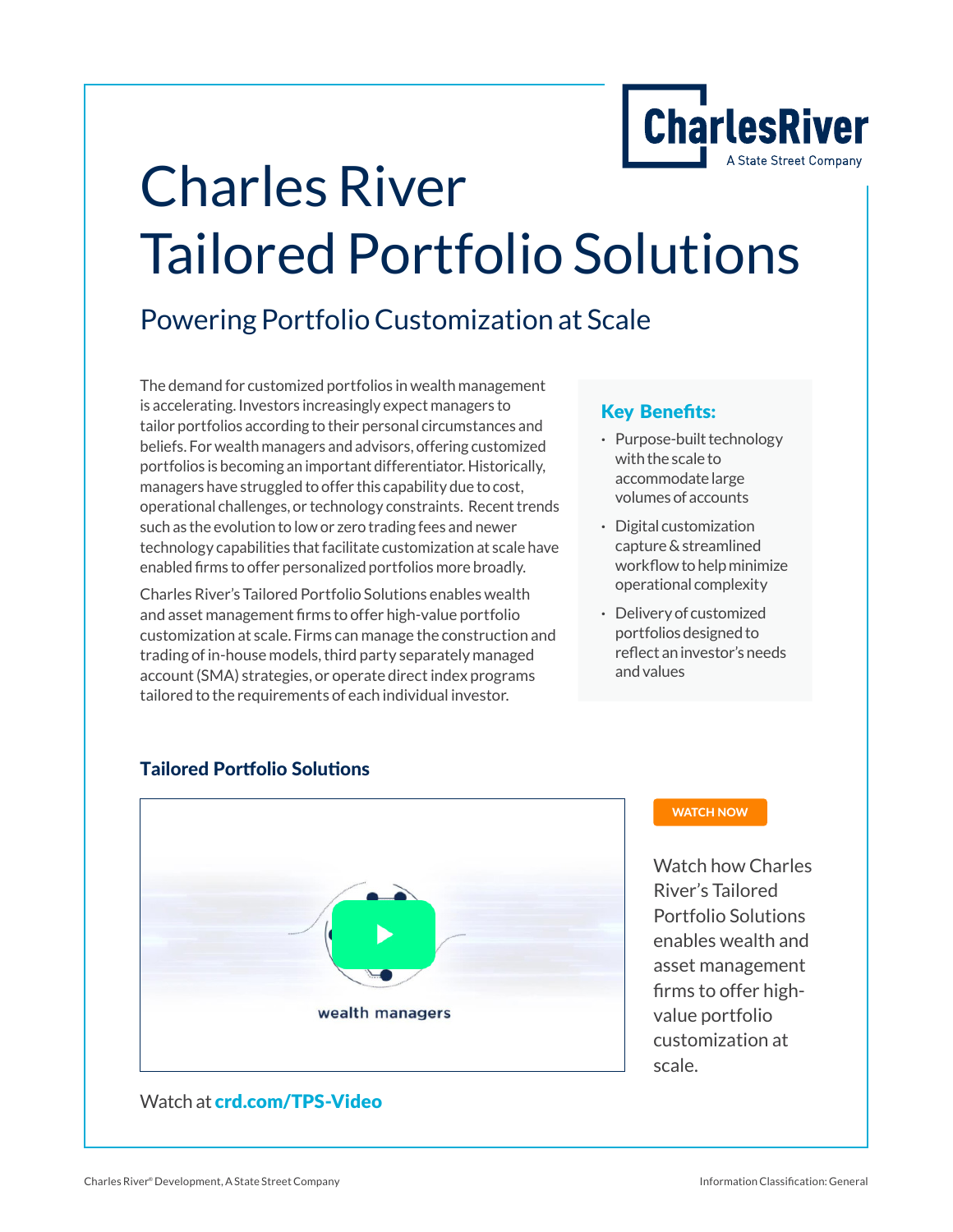#### TPS Enables Managers to Tailor Portfolios through:



Tax Optimization – Enables managers to minimize the tax burden on portfolios by coordinating tax events across accounts, incorporating held away assets, and factoring in clients' tax rates and objectives. After-tax returns can be improved by taking advantage of an optimization process designed to consider optimal tax/risk trade-offs.



ESG Customization – Allows managers to reflect an investor's personal convictions around environmental- and social-based values in the design and implementation of the portfolio while adhering to return expectations of the tracking model or benchmark index.



Direct Indexing – The risk/return profile of an index can be replicated while adhering to operational constraints such as minimum trade sizes or client requirements like tracking error and position limits. This capability supports custom benchmarks, concentrated positions, and the transition management requirements typically involved with the implementation of complex investment objectives.

Household Management – Allows for integrated portfolio management and intelligent decision-making across a household of accounts, helping to avoid wash sales and managing tax and risk outcomes.

#### Portfolio Optimization Workflow

Optimization technology acts as the engine for Tailored Portfolio Solutions, allowing firms to build portfolios according to stated objectives and constraints. Employing portfolio optimization provides wealth managers with fit-for-purpose analytics across portfolios, and their corresponding benchmarks.

It all begins with the capture of data containing all the portfolio objectives and specific constraints for customization. Charles River then leverages its optimization technology to build scale and efficiency into the portfolio implementation process either on a real-time basis or as a batch process.